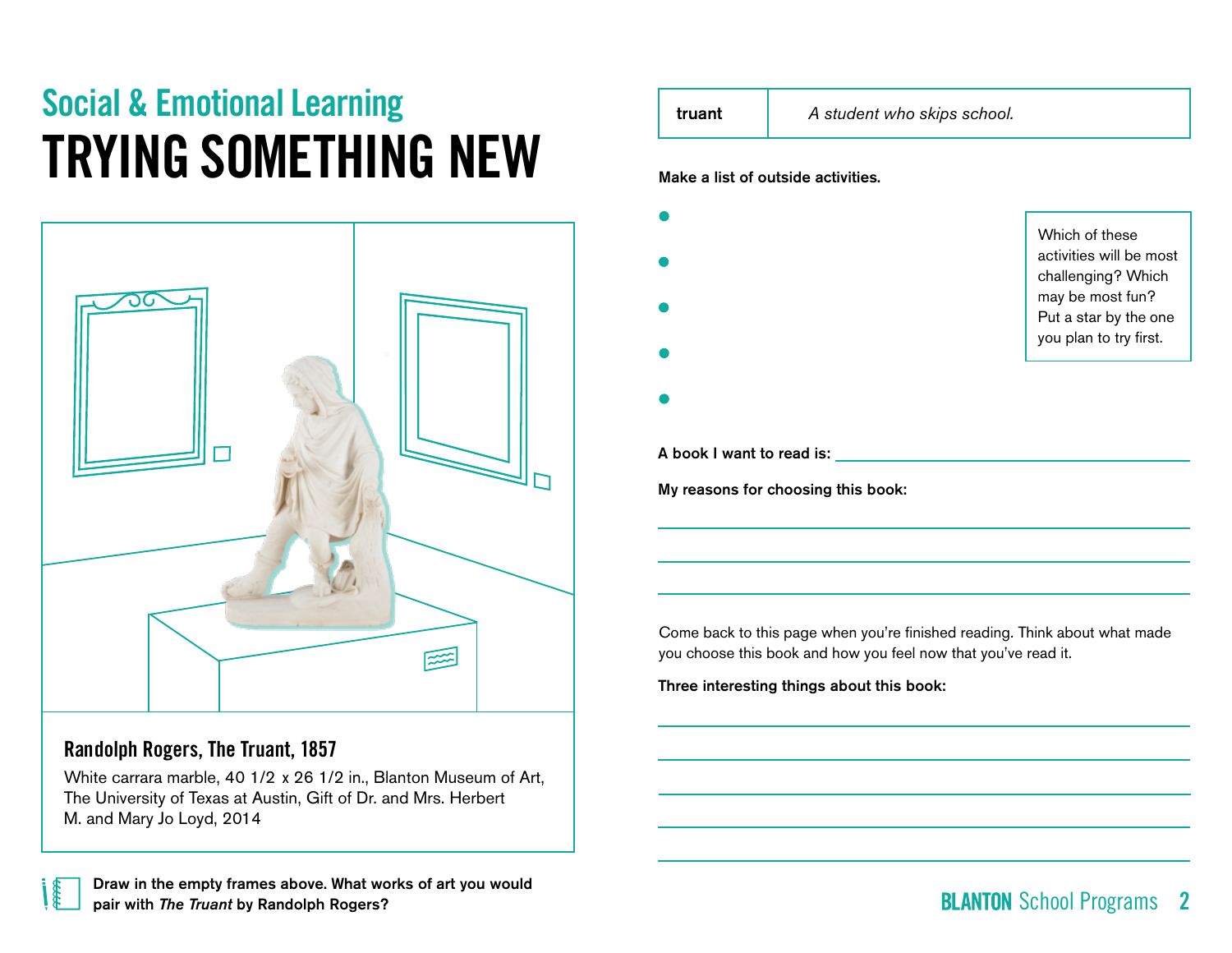

In each of the four quadrants, use your pencil to recreate a texture. **Cooks** You may do an actual rubbing to transfer the texture directly to the paper. Or try experimenting with different ways of making pencil marks to try to capture the look of very different materials. Look closely and observe the details.

## NOTICING TEXTURES TRY SOMETHING NEW!



What can you do to get better at this new activity?

**BLANTON** School Programs 4